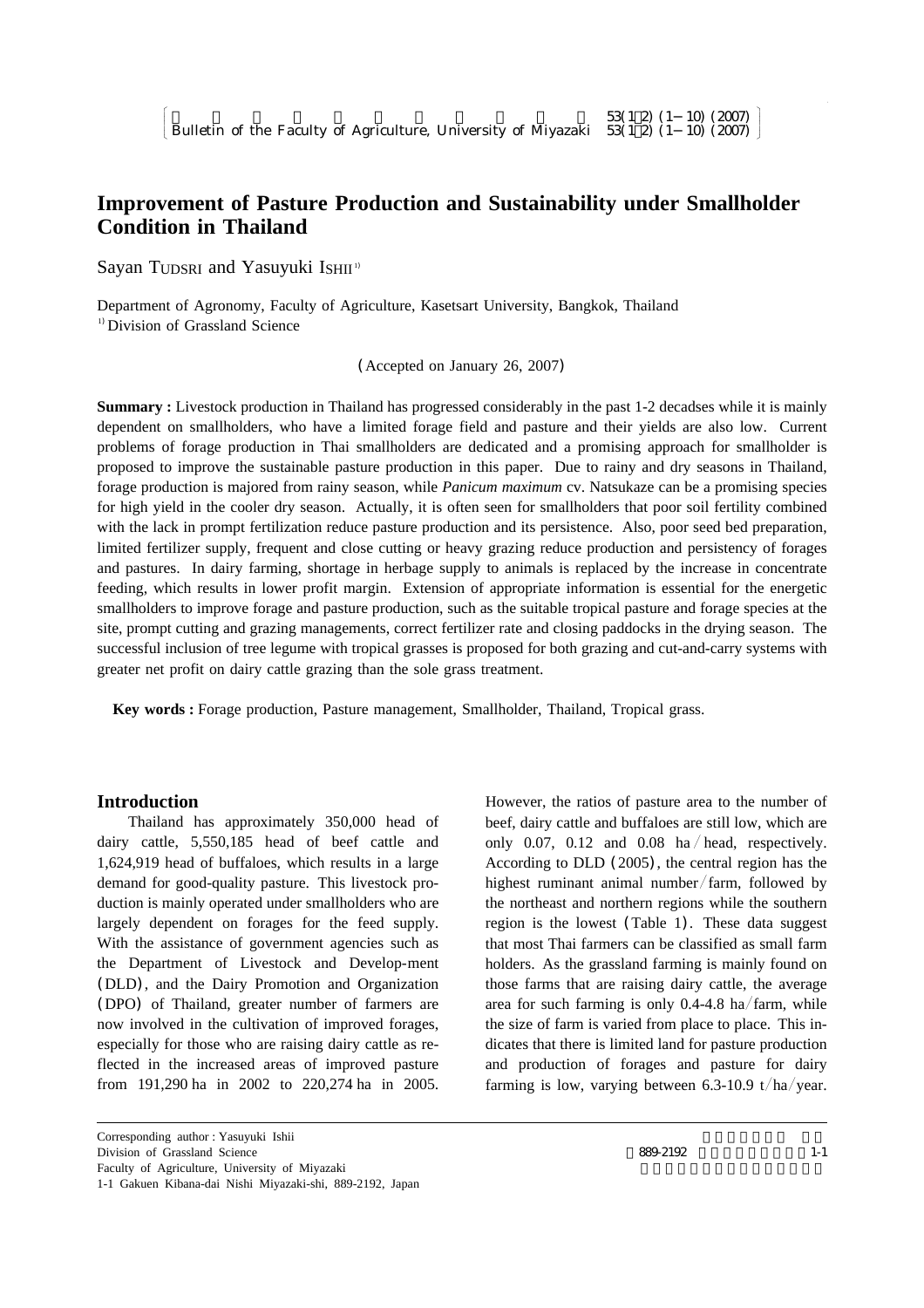| Type of livestock | North | <b>Northeast</b> | Central | Southern |
|-------------------|-------|------------------|---------|----------|
| Beef              | 11.9  | 5.1              | 14.0    | 4.4      |
| Dairy cattle      | 15.0  | 21.0             | 21.5    | 13.6     |
| <b>Buffalo</b>    | 7.8   | 3.6              | 9.8     | 5.9      |
| Goat              | 33.2  | 20.7             | 39.6    | 5.0      |
| Sheep             | 27.3  | 3.9              | 43.9    | 3.6      |

**Table 1.** Ruminant animal number/farm in various regions of Thailand in 2005.

Source : Department of Livestock Development (DLD) (2005).

|  |  |  |  |  |  |  |  |  | Table 2. Area and yield of forage field and pasture. |  |
|--|--|--|--|--|--|--|--|--|------------------------------------------------------|--|
|--|--|--|--|--|--|--|--|--|------------------------------------------------------|--|

|                               |         | Area    |             | Yield $(t/ha/year)$ |                    |  |  |
|-------------------------------|---------|---------|-------------|---------------------|--------------------|--|--|
| Site                          | ha/farm | ha/head | Farm        | Experimental trial  | <b>Species</b>     |  |  |
| Pranburi                      | 2.4     | 0.32    | 10.0        |                     |                    |  |  |
| Chaum                         | 1.5     | 0.23    | 10.9        | 18.8                | Guineagrass        |  |  |
| Patananikom                   | 1.5     | 0.20    | 10.7        | 28.7                | <b>Buffelgrass</b> |  |  |
| Muaklek                       | 3.5     | 0.23    | 10.1        | 30.7                | Paragrass          |  |  |
| Ratburi (small farm)          | 0.4     | 0.25    | 8.5         |                     |                    |  |  |
| Ratburi (medium farm)         | 0.6     | 0.08    | 8.2         | 18.9                | P. Atratum         |  |  |
| Ratburi (large farm)          | 1.0     | 0.06    | 9.1         |                     |                    |  |  |
| Pakchong                      | 4.8     | 0.30    | 6.3         | 27.5                | Paragrass          |  |  |
| Sakonakhon                    | 1.6     | 0.22    | 8.1 (Fresh) | 27.3 (Fresh)        | Sorghum            |  |  |
| Chaum                         | 1.2     | 0.30    |             | 24.9                | Dwarf napier       |  |  |
| Central region (11 Provinces) | 2.4     | 0.16    |             | 22.1                | Setaria            |  |  |
| Khonkaen                      | 2.5     | 0.25    |             |                     |                    |  |  |

Source :  $\frac{1}{1}$  Tudsri (2004).  $\frac{2}{1}$ At research station.

These yielding data in the farm level are significantly lower than the yields recorded in the experimental trials (Table 2).

Also the communal grazing areas, which are commonly a significant source of forage for grazing stock, decreased from 890,914 ha in 2002 to 468,366 ha in 2005 due to heavy demands for ploughable cropping land.

# **. Current Problems of Forage Production in the Small Farms**

# **1. Climate and soil**

Thailand is in the hot humid tropical region where the annual average rainfall is more than 1,000 mm. The rainy season, which lasts five months, begins in the middle of May and extends to the middle of October (except in the southern part). The problems in agriculture, therefore, are not related to the amount of rainfall but rather to the inappropriate rainfall distribution and the length of dry period without rain. Most parts of Thailand are faced to a dry season of 5 to 7 months, which makes it very difficult for many forage plants to grow and survive. As a result, pasture yields in the dry season are very low even though ambient temperatures are quite favorable for growth in these periods (March-April). Obviously, the longer the dry season, the greater the problem of soil moisture stress. Thus,

the major dry matter yields of grass and legume are obtained from the rainy season (Tudsri & Kaewkunya 2002).

Temperature is not a problem for tropical grass and legume species. The only time when temperatures for tropical forage plants become limiting is in the cool season in the north and northeast regions or in the areas near the mountain or at high altitudes when the temperatures fall below  $15^{\circ}$  C. The opti-mum temperature for tropical grasses is around  $35^{\circ}$ C and for tropical legumes almost  $30^{\circ}$ C.

Most soils in Thailand have nutrient deficiencies. These soils are acid (low pH), with low organic matter, low cation exchange capacity (CEC) and are low in nitrogen, phosphorus, potassium, sulfur and many other trace elements, as shown in Table 3.

When soil fertility is low, the yield of forages is low. Forages are commonly grown on the poorest soils as the better fertility soils are used to grow food and cash crops. Farmers usually apply very little or no fertilizer and so the pasture is very deficient in nutrients, especially nitrogen. Most farmers cut their forages rather than grazing pastures, and therefore dung and urine are not returned to the pastures. Each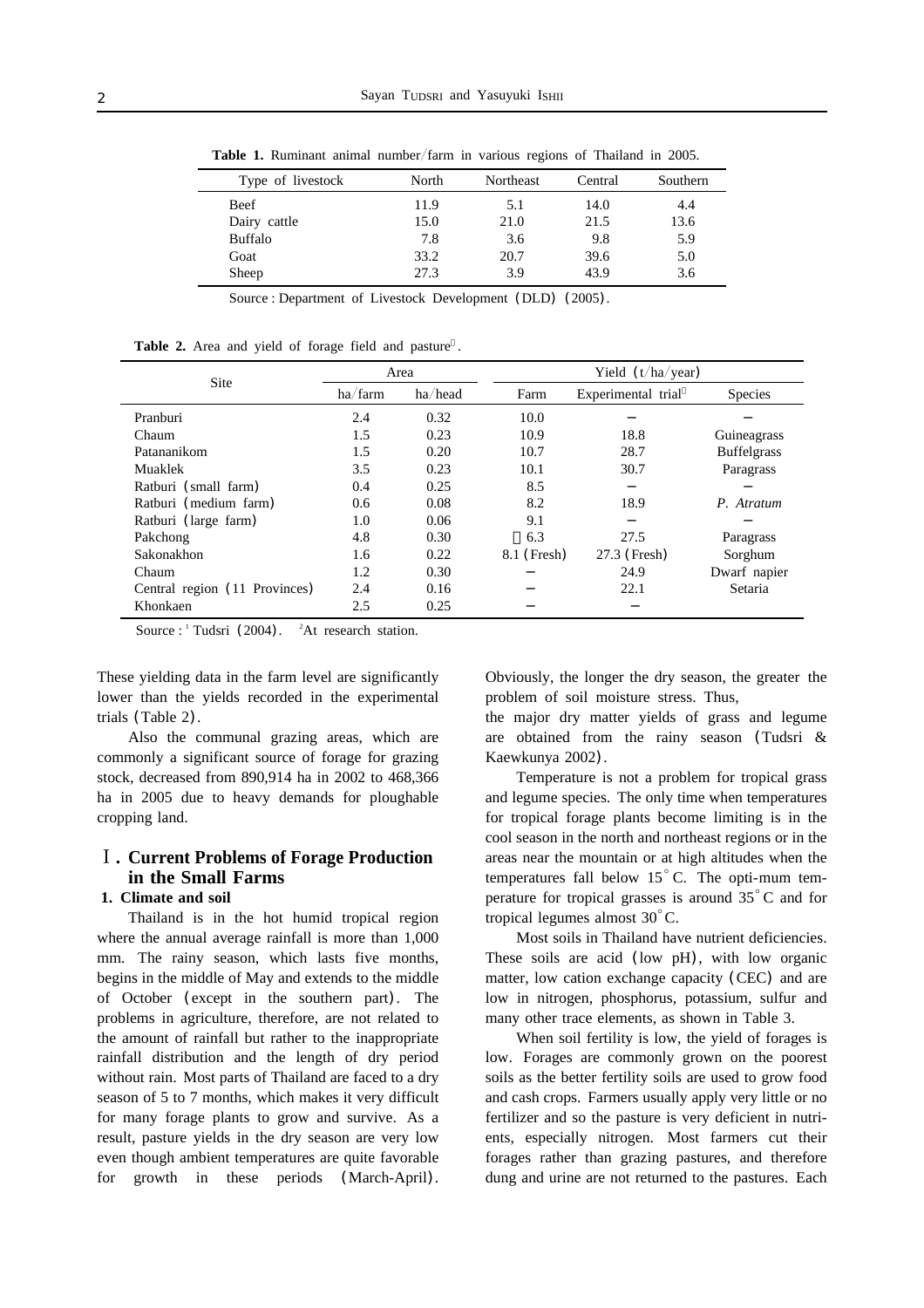| Region           | Soil series                                               | Major limitation       | Examined species                             |
|------------------|-----------------------------------------------------------|------------------------|----------------------------------------------|
| North            | Hang Dong                                                 | N, P, Mg, Ca           | Purple guinea                                |
|                  | Mae Sai                                                   | N, P, Mg, Ca           | Purple guinea                                |
|                  | Ranu                                                      | N                      |                                              |
|                  | Lumpang                                                   | N, P, K                |                                              |
| <b>Northeast</b> | Ubon                                                      | N, P, K, S             | Paspalum                                     |
|                  | Pakchong                                                  | N, P, S                |                                              |
|                  | Chaiyaphum                                                | N, P                   |                                              |
|                  | Mahasarakam                                               | N, P, K                |                                              |
| Central          | Humkrapong                                                | N, P                   |                                              |
|                  | Chainan                                                   | N                      |                                              |
|                  | Kumpangsaen                                               | N                      |                                              |
|                  | Ratburi                                                   | N, P                   |                                              |
| South            | Ban Ton                                                   | N, P, K                | Ruzigrass                                    |
|                  | Vi. Sai                                                   | P, K, Mg, Cu, Mo       | Verano stylo, Centro,<br>American jointvetch |
|                  | 14 soil series derived from<br>different parent materials | P. N. K. S. Ca. Cu. Zn | Maize                                        |

**Table 3.** Major limited nutrients for forage and pasture in soils of various regions of Thailand.

year the pastures get poorer and poorer and finally they often are dead.

#### **2. Limited area for forage and pasture production**

As mentioned earlier, most Thai farmers have limited land for pasture production, even in dairy farming (Table 2). The land area for pasture production per head of stock is only 0.2 ha (Tudsri 2004). The majority of the land is planted for cash crops. Thus, the land area per farm is also only 1.95 ha. Such pasture areas do not produce an adequate amount of feed for their animals but traditionally the village buffalo and cattle or even dairy cattle are allowed to graze the public grazing land, roadside and paddy bunds or forest areas. In dairy farming, therefore, concentrate supplements are the major source of feed in order to maintain milk yield. As a result, 60 of the variable cost for milk production is attributed to concentrate feeding.

#### **3. Species**

Improved pasture species have much better potential to give higher production than the native species, as demonstrated in Table 4 (Tudsri & Sawasdipanit 1993). Thus, the cultivated pastures in Thailand are totally dependent on improved species such as ruzigrass, paragrass, guineagrass, napiergrass, Verano stylo, Thaphra stylo and Centro. Many farmers lack in knowledge of these improved forage species or where to buy the seed. Thus, farmers often grow the wrong species on their land. For examples, some farmers try to grow ruzigrass on low-lying soils

**Table 4.** Dry matter production of some native and improved grasses.

| Type of grass | <b>Species</b>   | Yield $(t/ha/year)$ |
|---------------|------------------|---------------------|
| Native        | Imperata         | 1.3                 |
|               | <b>Ischaemum</b> | 3.1                 |
|               | Chrysopogon      | 6.3                 |
| Improved      | Napiergrass      | 31.9                |
|               | Paragrass        | 22.4                |
|               | Guineagrass      | 27.0                |
|               | Ruzigrass        | 19.1                |

Source : Tudsri & Sawasdipanit (1993).

that can become waterlogged or even flooded during the wet season. But ruzigrass is not adapted to the waterlogging condition and thus dies. Sometimes legume seeds are sown, that are still dormant before seed dormancy has not been broken. On other occasions legume seeds that require inoculation prior to sowing have not been inoculated and in some cases inoculum may not even be available. Further more seed of the improved species may not always be available or may be in short supply. Thus it can be seen that there are many constraints that hamper the keen farmer and restricts the rapid development of a highly productive pastured system.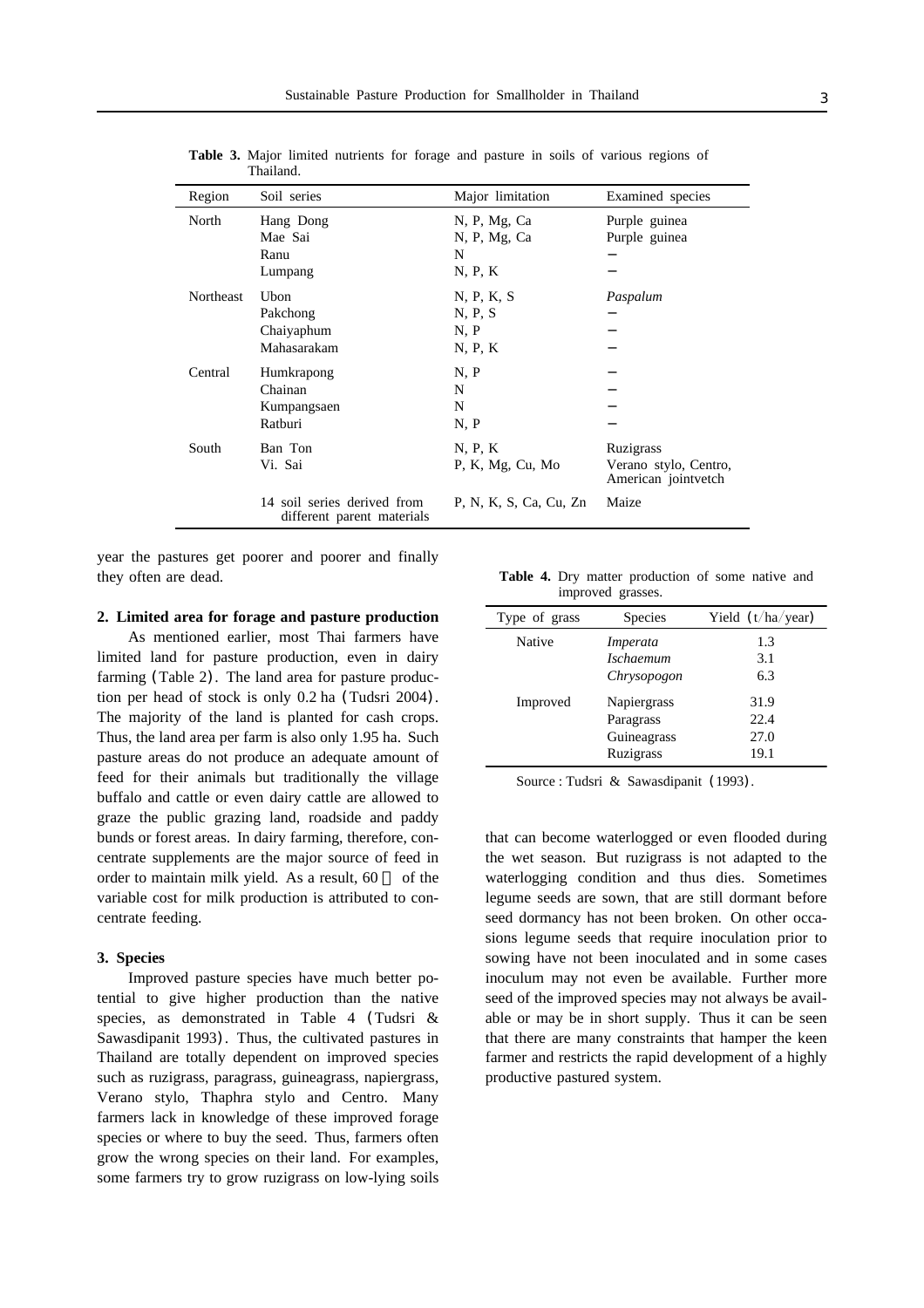|                 | Seed bed         |       | Ruzigrass        | Pearlmillet  |                  |  |
|-----------------|------------------|-------|------------------|--------------|------------------|--|
| Cut             | preparation      | Drill | <b>Broadcast</b> | Drill        | <b>Broadcast</b> |  |
| First<br>Second | Fine<br>Fine     | 3550  | 1400             | 6170<br>2340 | 4020<br>2790     |  |
| First<br>Second | Normal<br>Normal | 1950  | 890              | 2480<br>2330 | 1590<br>2860     |  |
| First<br>Second | Rough<br>Rough   | 1640  | 860              | 2810<br>2550 | 1560<br>3020     |  |

**Table 5.** Effect of seedbed preparation on early dry matter production of ruzigrass (*Brachiaria ruziziensis*) and pearlmillet (*Pennisetum americanum*) (kg/ha).

Source : Watkin & Sukpitaksakul (1992).

## **4. Establishment and management**

#### **1**) **Establishment**

The requirements to achieve good seed germination and pasture establishment are often overlooked by stock farmers. For example, Tudsri *et al.* (1991) reported that most of the farmers at Pakchong district, Nakhon Ratchasima grew grass and legume species under poor to medium seedbed preparation. Often farmers plough the soil only once, where weeds are still prevalent, and then they sow the seed into this poorly prepared field. The weeds quickly regrow and smother out the emerging forages. Nearly all grass or even legume seeds are very small in size and are slow to germinate compared to weeds and other crops like maize, rice and soybean. Some forage seedlings are also not particularly vigorous and so cannot compete with weeds. The importance of seedbed preparation on the establishment and early production of ruzigrass and pearlmillet was well demonstrated at Muaklek district by Watkin & Sukpitaksakul (1992), as shown in Table 5.

### **2**) **Fertilizer management**

Most farmers apply only the basal mixed fertilizer of nitrogen, phosphorus and potassium without prior soil determination. After each cutting or grazing, most of farmers apply very little or no fertilizer at all. Therefore, yield from these pastures is often less than 6 t DM/ha/year with poor persistence at only 1-3 years.

#### **3**) **Grazing and cutting managements**

Many farmers tend to graze their pastures with too high stocking rate and without spelling the pasture to allow recovery. As a result, the pasture become overgrazed and the good species disappear to be replaced by weeds. In some farms severe soil erosion can also occur. The reason given is that they do not have enough land for their cattle feeding.

Under the cut and carry system adopted by most farmers, the pastures are often cut too frequently and too close to the ground. Thus, the yields become low after 2-3 years of establishment and show poor persistency. In some cases, farmers cut when the grasses are very tall and stemy, and hence low in protein concentration and of low digestibility. They are obviously too fibrous and not suitable for animal feeding.

### **5. Socioeconomic problems**

Socioeconomic matter is another important problem that needs to be considered. The improvement and management of forage require investment of money and labor and therefore depend on several factors including the availability of land, accessibility to finance, knowledge and continued support, farmer attitude and economic return from animals using pastures.

# **. An Approach to Improve and Sustain Pasture Production**

In spite of all these problems mentioned above, pastoral farming in Thailand has nevertheless made significant progress over the past 30-40 years in both the beef and especially the dairy sectors and particularly in the large farms with greater areas, resources and facilities. This has been achieved by giving attention and putting greater research effort into finding and developing better grass and legume species ; by better pasture establishment techniques ; by appropriate and judicious fertilizer programmers and by recognizing the importance of correct pas-ture management to achieve improved production and especially pasture quality for livestock production.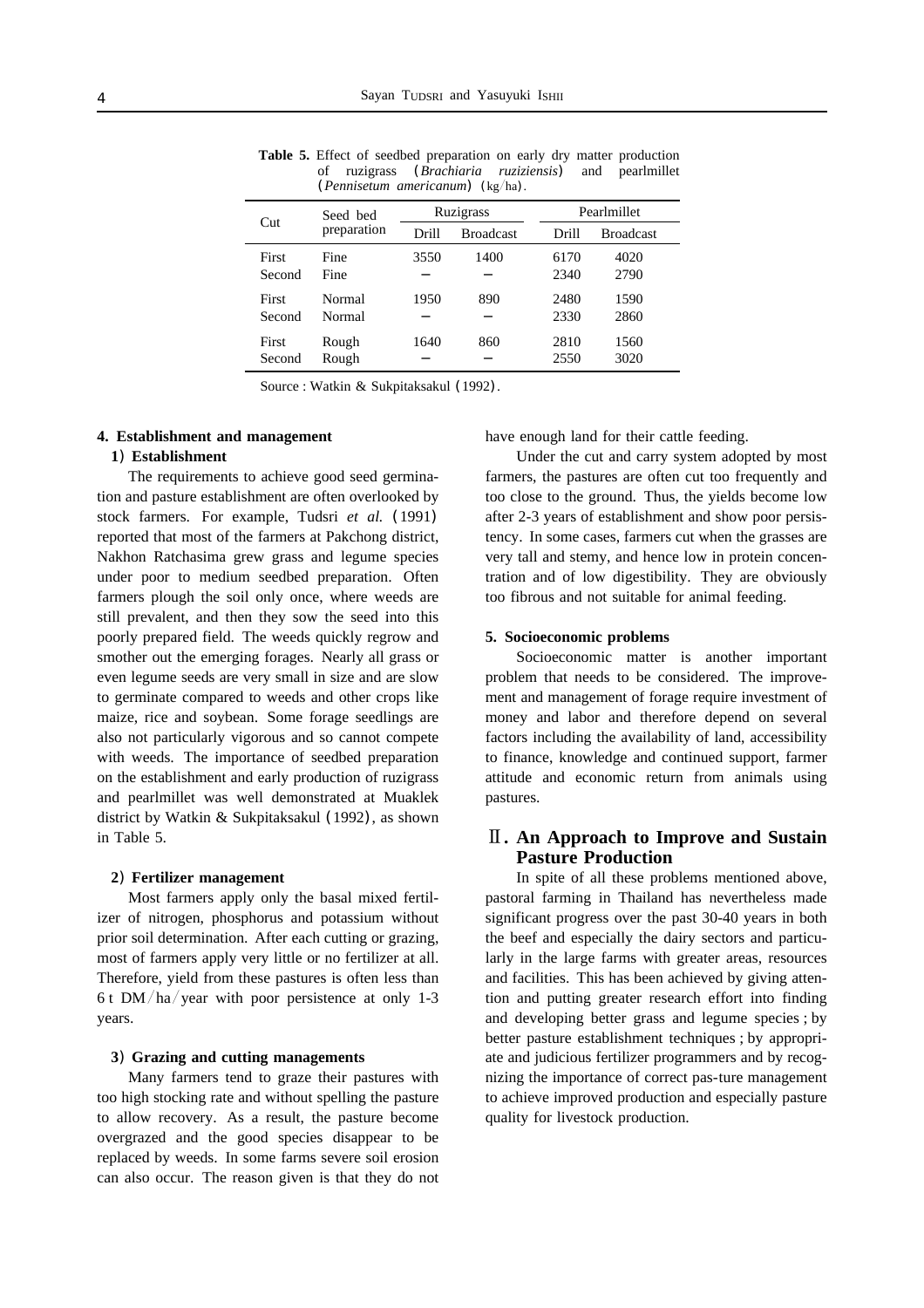| Location         | <b>Nov</b>  | Dec             | Jan             | Feb             |  |
|------------------|-------------|-----------------|-----------------|-----------------|--|
| Suwanvajokasikit | 18.6        | 19.8            | 19.0            | 19.6            |  |
|                  | (11.9 22.9) | $(14.1 \t22.0)$ | $(15.0 \t23.1)$ | $(16.8 \t23.4)$ |  |
| Muaklek          | 17.1        | 18.4            | 18.4            | 18.5            |  |
| Ratchaburi       | 18.1        | 16.1            | 18.1            | 17.1            |  |
| Kanjanaburi      | 16.3        | 17.1            | 18.1            | 19.1            |  |
|                  |             |                 |                 |                 |  |

**Table 6.** The mean minimum temperature  $({}^{\circ}C)$  during November-February (2000-2001) for various areas where dairy farms are situated.

Source : Tudsri *et al.* (2002a).

#### **1. Species**

There is a considerable variation among improved forage species in their ability to tolerate low soil fertility, drought, waterlogging, and shading stress. Farmers must plant the right species in the right place. However, most Thai farmers grow paragrass, ruzigrass, guineagrass, napiergrass or pangolagrass. These species have their own individual weak points. For example, paragrass and ruzigrass show poor persistence under long dry conditions while guineagrass and napiergrass are more tolerant under drought. Not many farmers consider such factors. They tend to grow grasses according to the plant materials that are available. Even in drier areas they still unwisely prefer to grow paragrass because grass material is readily available. Thus, the yield of these species is low and persistence is poor (1-3 years) because they are not well suited to their drier areas. Hence, it accentuates greater feed shortage problems. Tudsri et al. (1996) reported that dry matter yield of paragrass was much lower than dwarf napiergrass and purple guineagrass under infrequent cutting. Even with frequent cutting, yield of paragrass was only 50 of dwarf napiergrass and purple guineagrass (Sukkagate *et al.* 1994 ; Tudsri *et al.* 1996). In the later work at Pakchong, Tudsri *et al.* (2002a) showed that napiergrass produced a higher dry matter yield than ruzigrass.

Hare *et al.* (1999a) recommended *Paspalum atratum* cv. Ubon for wet areas as an alternative to paragrass. This species has better performance under wet and dry conditions than paragrass or even ruzigrass. Research work of this species in the central region slowed that it had greater yield and drought tolerance than paragrass but the quality was lower in terms of protein concentration.

Following a series of trials, Tudsri *et al.* (unpublished) was also able to release a new cultivar of *Panicum maximum* for saline soil areas. Tudsri & Kaewkanya (unpublished) also reported the better

**Table 7.** Dry matter yield of four guineagrass cultivars under field conditions between November-February (2000-2001).

| Cultivar    | Dry matter yield $(t/ha)$ |
|-------------|---------------------------|
| TD58        | 1.50                      |
| Gatton      | 1.20                      |
| Natsukaze   | 2.50                      |
| Natsuyataka | 1.25                      |

Source : Tudsri *et al*. (2002a).

performance of siratro and Verano stylo under lateritic soil in the northeast Thailand. *Pennisetum purpureum* cv. Muaklek is also well suited to areas of high soil fertility (Tudsri *et al.* 2002d).

Shortage of winter-feed is a major constraint to dairy production from the tropical grasses in Thailand. Pasture production is low during this period (November-April) due mainly to lack of precipitation and lower temperatures. Even when soil moisture is adequate, the growth of these species is still significantly depressed (Hongyantarachai *et al.* 1992). Due to relatively cool conditions from November-early February, ambient temperatures often fall to  $14^{\circ}$ C as shown in Table 6, which is well below the optimum level for growth of tropical grasses  $(35-40\degree C)$ (Whiteman 1980). One ap-proach to increase winter production is to grow subtropical grasses as demonstrated by Tudsri *et al.* (2002c). The most promising species is guineagrass (*Panicum maximum*), cv. Natsukaze, which was introduced from Japan in 2003 (Table 7). Commer-cial forage crops such as speed feed and Jambo are also useful in this situation. Average dry matter yield of 4.5 tons/ha was easily obtainable in cool season under Pakchong area (Tudsri *et al.* 1991).

From the above discussion, it can be seen that the farmers can, given adequate guidance, choose the most appropriate and suitable grass and legume species for their respective areas.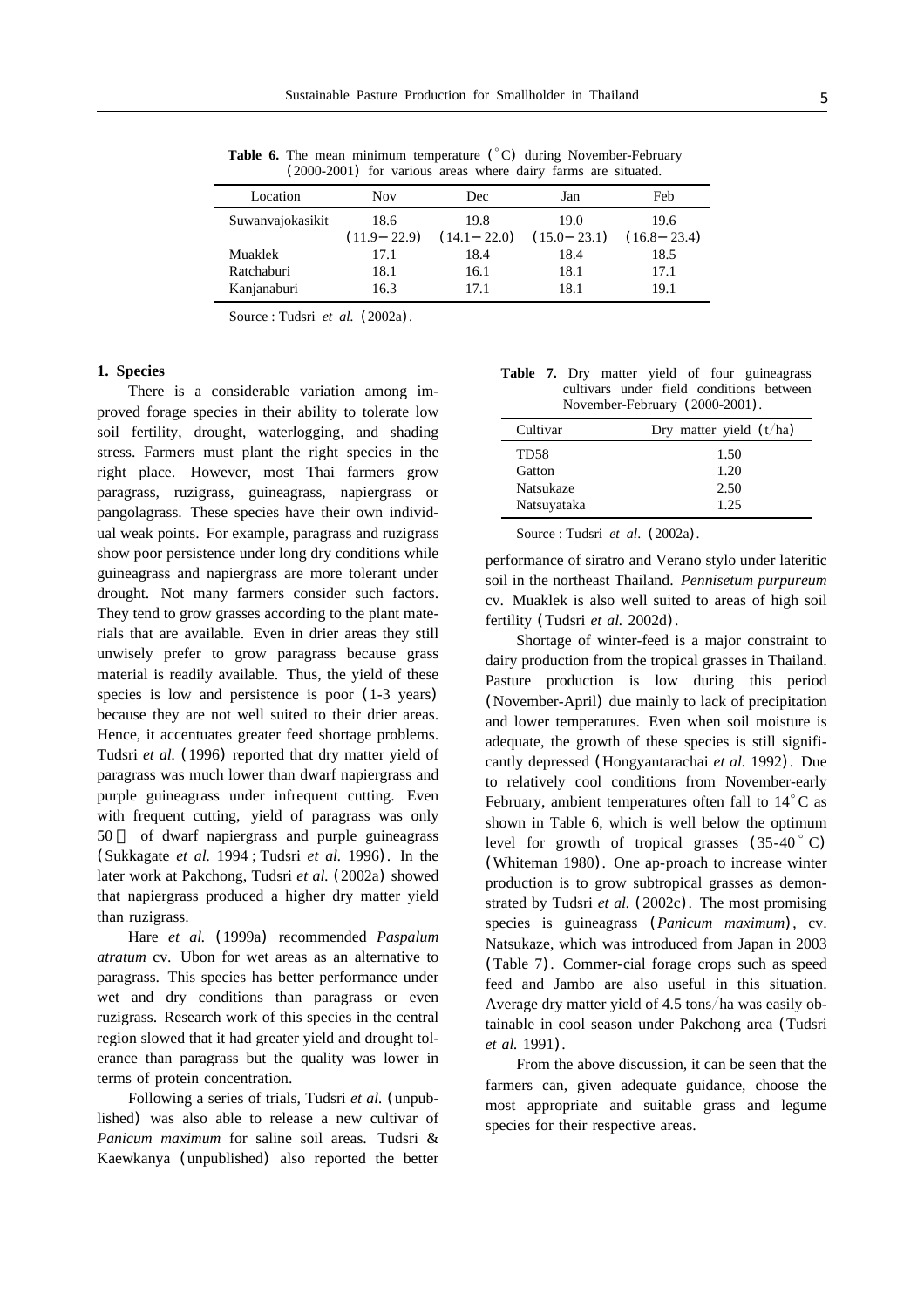|                                     | 1st grazing $(1/12/87)$ |            | 2nd grazing $(8/2/88)$ |       |            | 3rd grazing $(18/3/88)$ |       |                                |  |
|-------------------------------------|-------------------------|------------|------------------------|-------|------------|-------------------------|-------|--------------------------------|--|
| <b>Species</b>                      | Total                   | Ruzi       | Hamata                 | Total | Ruzi       | Hamata                  | Total | Ruzi<br>Hamata                 |  |
| Hamata                              | 1206                    |            | 1206<br>(100           | 263   |            | 263                     | 413   | 413                            |  |
| 50 cm<br>Hamata<br>row of ruzigrass | 1575                    | 681<br>43  | 894<br>. 57            | 388   | 388<br>87  | 50<br>13                | 688   | 669<br>19<br>(3<br>97          |  |
| 25 cm<br>Hamata<br>row of ruzigrass | 1981                    | 1300<br>65 | 681<br>35              | 619   | 594<br>'95 | 25<br>5                 | 638   | 625<br>13<br>98<br>$^{\circ}2$ |  |

**Table 8.** Total and component yields (kg DM/ha).

Source : Wongsuwan & Watkin (1990).

# **2. Establishing grasses with tree legumes rather than herbaceous one**

To date, many scientists and farmers alike have successfully established forage legumes in their pastures, but few have been able to retain and maintain the production over years. This is particularly so in the situation where the grass component is aggressive due to better rainfall condition, higher soil fertility or added fertilizer causing a significant and rapid reduction in the legume component by shading from the grass component. This is well illustrated by Wongsuwan & Watkin (1990) who established an excellent pasture of ruzigrass/Stylosanthes cv. Hamata at the first grazing (Table 8). However, by the third grazing at 3-4 months later, the legume component had virtually disappeared. This disappearance was not the fault of the legume per se as shown by the good growth of the pure legume stand but due to strong competition from the ruzigrass.

Hare *et al.* (1999a) also grew several mixed pasture of grasses and legumes in the relatively dry and infertile soils of the northeast of Thailand and also found that it is difficult to maintain legumes in mixed pastures, which decreased rapidly after 2-3 years of establishment. Until we can find the answers to successfully maintain legumes in mixed pastures, it is recommended that farmers should grow the desired, high quality forage of herbaceous legume as separate pure stands, and cut and feed it manually to the livestock.

There is, however, the opportunity to successfully grow grass/legume pasture of tree legumes rather than herbaceous legumes as shown by Tudsri *et al.* (2002a). Their results indicated that dry matter yields from these mixtures were not different from grass alone, except with the dwarf napiergrass (Table 9). They also found that the best results were obtained from growing grasses in alternate rows with legumes at the spacing of 100 cm between rows (Table 10) (Tudsri & Kaewkunya 2002). They also found that the optimum cutting interval of these mixed pastures

|  | <b>Table 9.</b> Mean total dry matter yield $(t/ha)$ of |  |  |  |
|--|---------------------------------------------------------|--|--|--|
|  | three grasses grown with leucaena over                  |  |  |  |
|  | three years without irrigation.                         |  |  |  |

| Treatment                  |      | Grass Legume Total |      |
|----------------------------|------|--------------------|------|
| Ruzigrass                  | 8.0  |                    | 8.0  |
| Dwarf napiergrass          | 15.4 |                    | 15.4 |
| Napiergrass                | 13.2 |                    | 13.2 |
| Leucaena                   |      | 8.6                | 8.6  |
| Ruzigrass leucaena         | 7.4  | 2.0                | 9.4  |
| Dwarf napiergrass leucaena | 12.0 | 0.7                | 12.7 |
| Napiergrass<br>leucaena    | 10.6 | 1.6                | 12.3 |

Source : Tudsri *et al.* (2002b).

**Table 10.** Effects of row spacing of leucaena on total dry matter yield  $(t/ha)$  of grass, leucaena and grass leucaena (mean over three grass species).

| Row spacing<br>$\rm (m)$ | Grass | Leucaena | Grass<br>leucaena |
|--------------------------|-------|----------|-------------------|
|                          | 10.7  | 2.4      | 13.1              |
|                          | 13.9  | 1.0      | 14.9              |
|                          | 15.1  | 0.5      | 15.6              |

Source : Tudsri & Kaewkunya (2002).

was depended on the type of associated grasses. For ruzigrass and napiergrass cv. Taiwan A25, a cutting interval of 40 days was recommended while the cutting interval for dwarf napiergrass/leucaena should not be extended more than 30 days as shown in Table 11 (Tudsri *et al.* 2002b).

The beneficial effect of the inclusion of tree legume in the pasture was also well demonstrated by Tudsri *et al.* (2001). Under grazing conditions, cows grazing on ruzigrass/leucaena mixture or ruzigrass supplemented with lablab produced higher milk yield and fat concentration than the cows grazing ruzigrass only with added nitrogen fer-tilizer. For the economic analysis, they also showed that the inclusion of the legume achieved greater net profit than the sole grass treatment, as shown in Table 12 (Tudsri *et al.* 2001).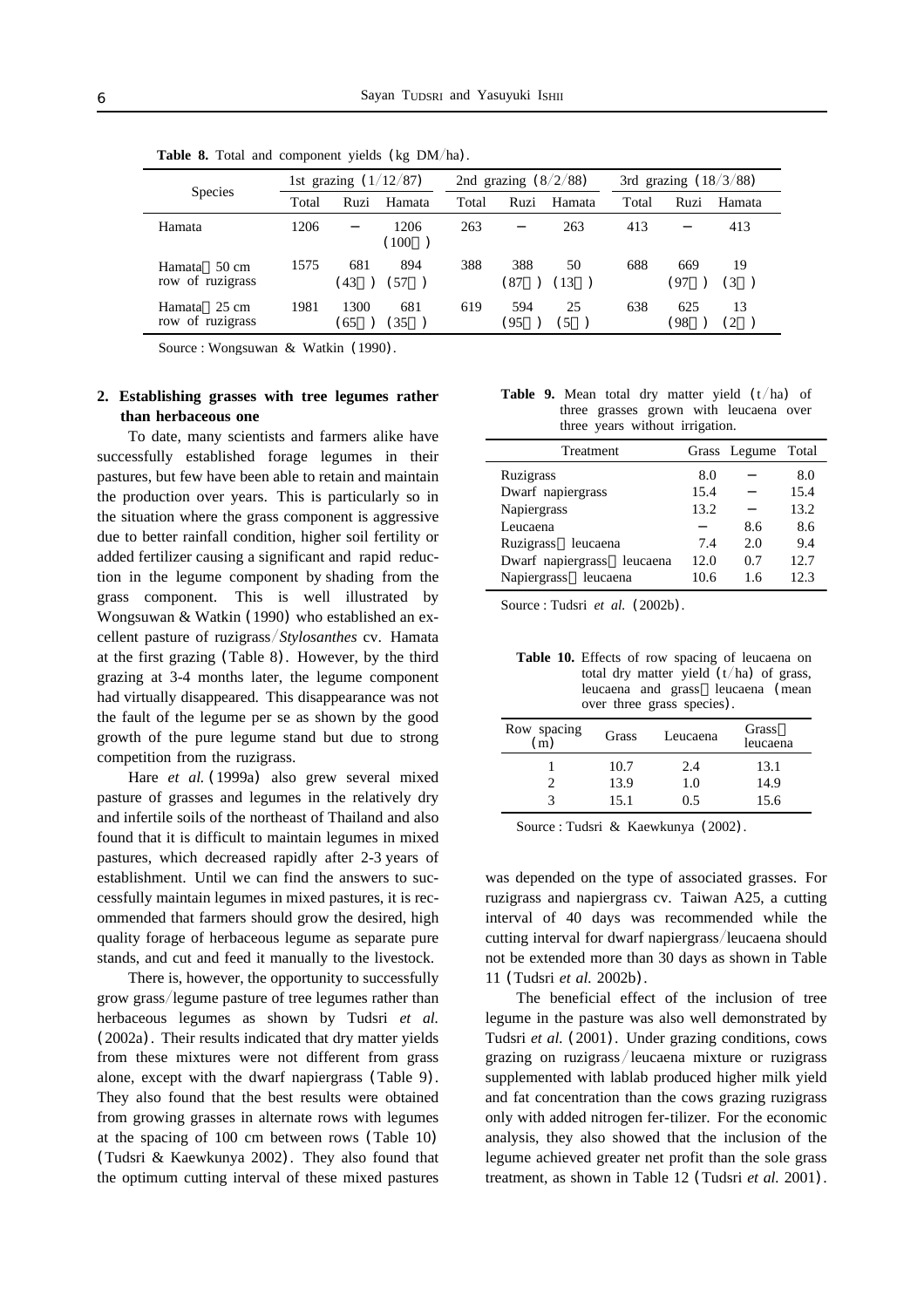| Treatment           | Cutting interval (days) |     |     | Mean |
|---------------------|-------------------------|-----|-----|------|
|                     | 20                      | 30  | 40  |      |
| Leucaena grown with |                         |     |     |      |
| ruzigrass           | 1.8                     | 1.6 | 2.0 | 1.8  |
| dwarf napiergrass   | 17                      | 17  | 12  | 1.5  |
| napiergrass         | 1.6                     | 1.8 | 17  | 17   |
|                     |                         |     |     |      |

**Table 11.** Effects of cutting interval and associated grass species on total dry matter yield  $(t/ha)$ of leucaena (mean over three years).

Source : Tudsri *et al*. (2002d).

**Table 12.** Effects of pasture production system on milk production  $(kg/head/day)$ , milk fat (%) and net profit (Baths/head/day).

| Treatment      | Milk production Milk fat $(4 \text{ fat})$ ( |     | Net profit<br>(Baths/head/day) |
|----------------|----------------------------------------------|-----|--------------------------------|
| Tı             | 11.9                                         | 4.0 | 95                             |
| $\mathbf{T}_2$ | 13.6                                         | 4.2 | 109                            |
| T,             | 14.4                                         | 45  | 115                            |

T<sub>1</sub>: Ruzigrass alone ;

 $T<sub>2</sub>$ : Ruzigrass mixed with leucaena;

T3 : Ruzigrass supplemented with lablab.

Source : Tudsri *et al*. (2001).

#### **3. Fertilizers**

It is obvious that the fertility of the soils throughout Thailand is generally inadequate to meet the nutrient needs of productive, improved pasture, and hence regular application of N, P, K and S fertilizers and even trace elements, on occasions, is necessary. This deficiency has also been increased by the common cut-and-carry system, which has been practiced for many years with negligible return of manures to pasture.

Experimentally grass response to the added nitrogen has been recorded up to 750 kg  $N/ha/year$ . A regular monthly application of 40-60 kg N/ha during the rainy season applied to the productive soils of the Central region is recommended to achieve an optimum pasture production. However, most Thai farmers apply much less than that level (Tudsri & Sawadipanit 1993).

Hare *et al.* (1999b) has studied the effect of nitrogen on the production of *Paspalum atratum* cv. Ubon on infertile seasonally wet soils in northeast Thailand. They found that nitrogen application at 20 kg  $N/ha$  every 30 days throughout the wet season increased dry matter yields by nearly 90 in one trial and over 250 in a second trial. Applying higher rates (40 and 80 kg N/ha) every 30 days increased dry matter yield further but the increased dry matter yield per unit of N applied was reduced. The yield response (kg  $DM/kg$  N) in the wet season ranged

from 18 (fertilized at 480 kg  $N/ha/year$ ) to 69 (120 kg N/ha/year). However, nitrogen rate of 80 kg N/ ha every 30 days was necessary to maintain crude protein concentration in the whole plant above 7 .

#### **4. Cutting and grazing managements**

It is also essential to recognize the relative importance of cutting or grazing managements in endeavoring to produce and utilize high quality pasture. Pasture quality in the tropical area is extremely important and difficult to maintain at the high quality. It is paramount, as stated by Lekchom *et al.* (1989), to feed leafy, high quality pasture in order to achieve high intake and thereby high milk production. Although as stated by these workers, it is possible to achieve high milk production by feeding high level of meal concentrate, the cost of such a feeding practice is extremely high and allows little profit margin. They fount that by feeding and placing greater relevance in properly managed high quality pasture along with a much lower input of expensive meal concentrate, they could reduce the cost of milk production significantly and achieve a much higher profit margin.

Watkin & Sukpitaksakul (1992) noted that strip grazing of adequately fertilized ruzigrass, guineagrass and green panic every 24-27 days during the rainy season provided the cows with high leafy pastures of relatively high crude protein  $(12-15)$  and digestibility  $(60-65)$ . The pastures were utilized when it reached 50-60 cm height and grazed down to approximately 15 cm on a dairy strip basis. Such pastures maintained an average growth rate of 80 kg  $DM/ha/$ day.

In a pure stand of Verano stylo, Tudsri *et al.* (1988) showed the importance of frequent grazing to ensure the development of a productive, leafy and high quality pasture. Under frequent grazing (every 4 weeks), the yield of Verano stylo was almost 12 ton /ha, composed with only  $7 \text{ ton/ha}$  under infrequent grazing (every 8 weeks). In the following year, it was observed that this legume was capable of persisting and providing valuable production for at least 3 years.

Grazing or cutting management plays an important role in determining yield, quality and longevity of the pasture. Tudsri *et al.* (2002d) reported that grassland farmers tended to cut or graze their pasture to a very low level (0-10 cm) from the beginning of wet season and continued throughout the drought period. This lead to a reduction in pasture yield during subsequent regrowth in the following wet season, as demonstrated by Tudsri & Kongsanor (1992), Tudsri *et*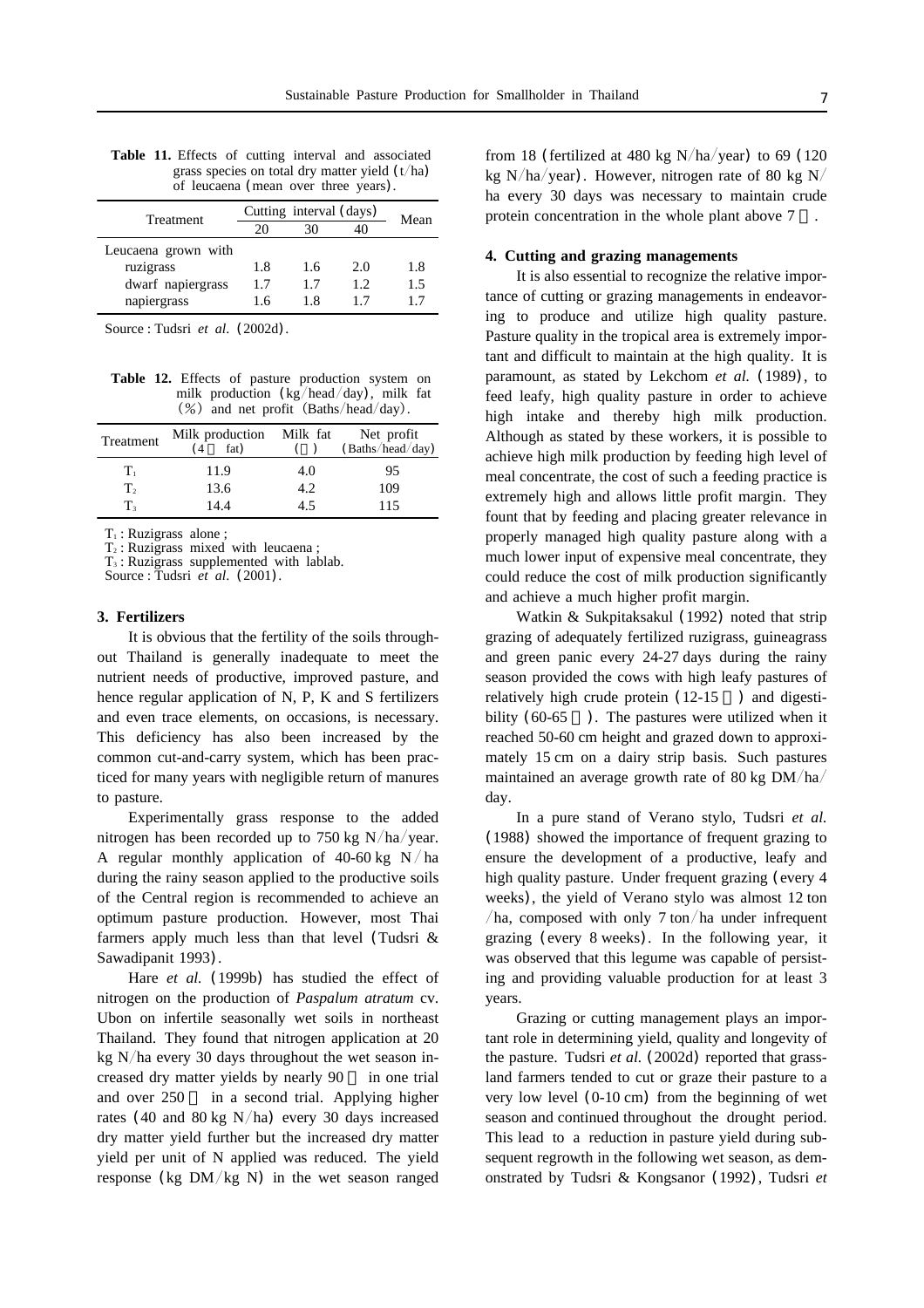*al.* (2002b) and Tekletsadis *et al.* (2004). These authors suggested that optimum cutting height for all napiergrass cultivars and ruzigrass should not be lower than 20 cm in order to achieve good and quick regrowth. Farmers should also refrain from frequent cutting of their pasture in the dry season if they desire to produce maximum yield and get maximum benefit from their pasture in the subsequent wet season.

#### **5. Fresh grass forage farming**

Forage production in paddy field has been practiced in some areas such as Nong-Pho in the Central region of Thailand for 1-2 decades by using paragrass. In 2002, the Thai government promoted forage production and encouraged marketing, by supporting 6,280 farmers to produce hay and silage instead of rice and regular cash crops. Approxi-mately 2,480 farmers cultivated pangolagrass replacing rice in lowland, which was called in Thai as "Na Yaa". Another 3,800 farmers cultivated grasses and legumes appropriate for upland areas. During October 2002- July 2003, farmers obtained a total income of 111 million baths from 49,555 ton of forage dry matter produced. Fresh grass and legume, silage and hay of grass and legume are the main products to sell (Table 13).

In 2005, the paddy pasture project has been scaled up to grow forage for sale in 43 provinces over an area of 3,415 ha by 221 groups of farmers with 6,607 members. This has included many forage species grown for sale and has resulted in a noticeable benefit to the small farm's income. The recommended species in each region are presented in Table 14.

#### **. Conclusions**

- 1. Farmers must plant the tropical forages and pastures in the right place.
- 2. Farmers must cut or graze forages and pastures at the right time.
- 3. Farmers must provide the fertilizer at the correct rate.
- 4. Farmers must close the paddock during the dry season.
- 5. Farmers must grow leucaena (tree legume) rather than herbaceous legumes.

# **References**

Hare, M. D., K. Thummasaeng, W. Suriyajan-tratong, K. Wongpichet, M. Saengkham, P. Tatsapong, C. Kaewkunya, P. Booncharern (1999a) Pasture grass and legume evaluation on seasonally water logged and seasonally dry soils in northeast Thailand. *Trop.*

**Table 13.** Pasture production in the paddy field in 2002 2003.

| Type of products | Production<br>$(t$ DM/year) |  |
|------------------|-----------------------------|--|
| Fresh grass      | 98,039                      |  |
| Grass hay        | 18,000                      |  |
| Grass silage     | 1,536                       |  |
| Fresh legume     | 1,770                       |  |
| Legume hay       | 216                         |  |
| Legume silage    | 123                         |  |
| Total            | 49.556                      |  |

Source : Phaikaew (2006, personal communication).

**Table 14.** Recommended pasture species for fresh-cut forage, silage and haymaking.

| Region    | <b>Grasses</b>     | Legumes            |
|-----------|--------------------|--------------------|
| Central   | Pangolagrass       | Cavalcade          |
| Northeast | Purple guineagrass | Cavalcade, Thaphra |
|           | Pangolagrass       | Stylo              |
| North     | Purple guineagrass |                    |
|           | <b>Banagrass</b>   |                    |
|           | Pangolagrass       |                    |
| South     | Paspalum           |                    |
|           | P. plicatutum      |                    |
|           |                    |                    |

Source : Phaikaew (2006, personal communication).

*Grassl.* **33**, 65-74.

- Hare, M. D., W. Suriyajantratong, P. Tatsapong, C. Kaewkunya, K. Wongpichet, K. Thumma-saeng (1999b) Effect of nitrogen on production of *Paspalum atratum* on seasonally wet soils in northeast Thailand. *Trop. Grassl.* **33**, 207-213.
- Hongyantarachai, S., N. Wongsuwan, B. R. Watkin (1992) The response of guinea grass (*Panicum maximum*) to urea applied during the cool dry season with and without irrigation. *In* Publica-tions of Pasture Research and Development at Dairy Farming Promotion Organization of Thai-land (DPO). (Ed. Sukpitaksakul), Dairy Farm-ing Promotion Organization of Thailand, Bangkok. pp. 1-53.
- Lekchom, C., K. Witayanuparpyungyong, P. Sukpituksakul and B.R. Watkin (1989) The use of improved pasture by grazing dairy cows for economic milk production in Thailand. *Proc. XVI. Inter. Grassl. Congr., Nice.* pp.1160-1164.
- Sukkagate, S., S. Tudsri, A. Pookpakdee (1994) Effects of close cutting on the yield and quality of four tropical grasses. The 32 nd Kasetsart University Annual Conference Held at Bangkok in 1994. pp. 104-112.
- Tekletsadis, T., S. Tudsri, S. Juntakool, S. Prasan-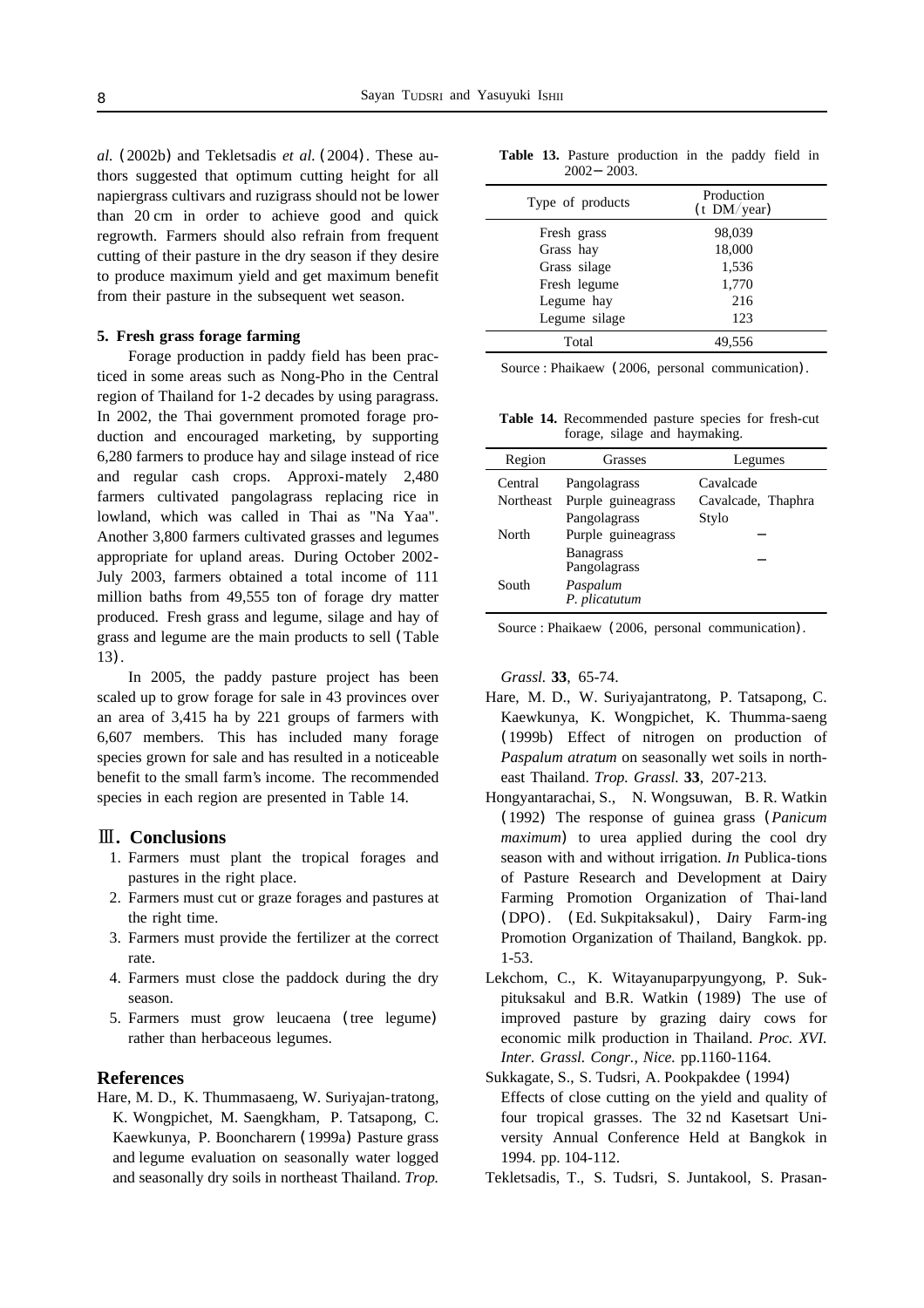panich (2004) Effect of dry season cutting management on subsequent forage yield and quality of Ruzi (*Brachiaria ruziziensis*) and Dwarf napier (*Pennisetum purpureum*) in Thailand. *Kasetsart. J.* **40**, 159-160.

- Tudsri, S., B. R. Watkin, A. C. P. Chu, B. J. Ford, S. Chantkam (1988) Effect of first year grazing management on *Stylosanthes hamata* cv. Verano at Muak Lek, Saraburi, Thailand. *Trop. Grassl.* **23,** 35-42.
- Tudsri, S., S. Thongyam, S. Chantkam, A. Harnbanjok, P. Sornprasit (1991) Productivity and Quality of Selected Grasses and Legumes on a Small Dairy Farm Conditions. Final Report for National Research Council of Thailand. pp. 1-160 (in Thai).
- Tudsri, S., M. Kongsanor (1992) Yield and quality of Dwarf napier grass (*Pennisetum purpureum* cv. Mott) grown under different moisture stress and cutting regimes. (Unpublished).
- Tudsri, S., S. Sawasdipanit (1993) Managerial approach to pasture production in Thailand. 3 rd Proc. Forage RWG of S. E. Asia. Khonkaen, Thailand. pp. 111-125.
- Tudsri, S., S. Sukaket, A. Pookpakdee (1996) Dry matter production and quality of some tropical grasses. *Kasetsart J.* **30**, 293-312.
- Tudsri, S., S. Prasanpanich, S. Sawadipanich, P. Jaripakorn, S. Iswilanonds (2001) Effect of pasture production systems on milk production in the central plains of Thailand. *Trop. Grassl.* **35**, 246- 253.
- Tudsri, S., C. Kaewkunya (2002) Effect of leucaena row spacing and cutting intensity on the growth of leucaena and tree associated grasses in Thai-land. *Asian Aust. J. Anim. Sci.* **15**, 986-991.
- Tudsri, S., Y. Ishii, H. Numaguchi (2002a) Yield and quality of three tropical grasses intercropped with *Leucaena leucocephala. J. ISSAAS.* **7**, 83-90.
- Tudsri, S., Y. Ishii, H. Numaguchi, S. Prasanpanich (2002b) The effect of cutting intervals on the growth of *Leucaena leucocephala* and three associated grasses in Thailand. *Trop. Grassl.* **36**, 90-96.
- Tudsri, S., H. Matsuoka, K. Kobashi (2002c) Effect of temperature on seeding growth characteristics of *Panicum maximum. Trop. Grassl.* **36**, 165-171.
- Tudsri, S., S. T. Jorgensen, P. Riddach, A. Pookpakdee (2002d) Effects of cutting height and dry season closing date on yield and quality of five napier grass cultivars in Thailand. *Trop. Grassl.* **36** , 248-252.
- Tudsri, S. (2004) Tropical Pasture Science. Kasetsart University Press. Bangkok, Thailand. pp. 1-435 (in Thai).
- Tudsri, S., P. Pongthongkam, A. Jantakarn (2006) Evaluation of four guinea lines under saline soil conditions. (Unpublished).
- Tudsri, S., C. Kaewkunya (2006) Evaluation of five tropical legumes under lateritic soil in the northeast Thailand. (Unpublished).
- Watkin, B.R., P. Sukpitaksakul (1992) The place of improved pastures for economic milk production in Thailand. The Sixth Animal Science Congress of the Asian Australiasian Association of Animal Production Societies (AAAP). Bangkok, Thailand. pp. 195-205.
- Whiteman, P. C. (1980) Tropical Pasture Science. Oxford University Press. pp. 1-392.
- Wongsuwan, N., B. R. Watkin (1990) The management of grass legume pasture in Thailand : A problem and challenge. *ACIAR. Forage Newsletter.* **15**, 5-7.
- Department of Livestock Development (2005). Department of Livestock Development, Ministry of Agriculture and Co-operative, Bangkok, Thai-land. pp. 1-192.